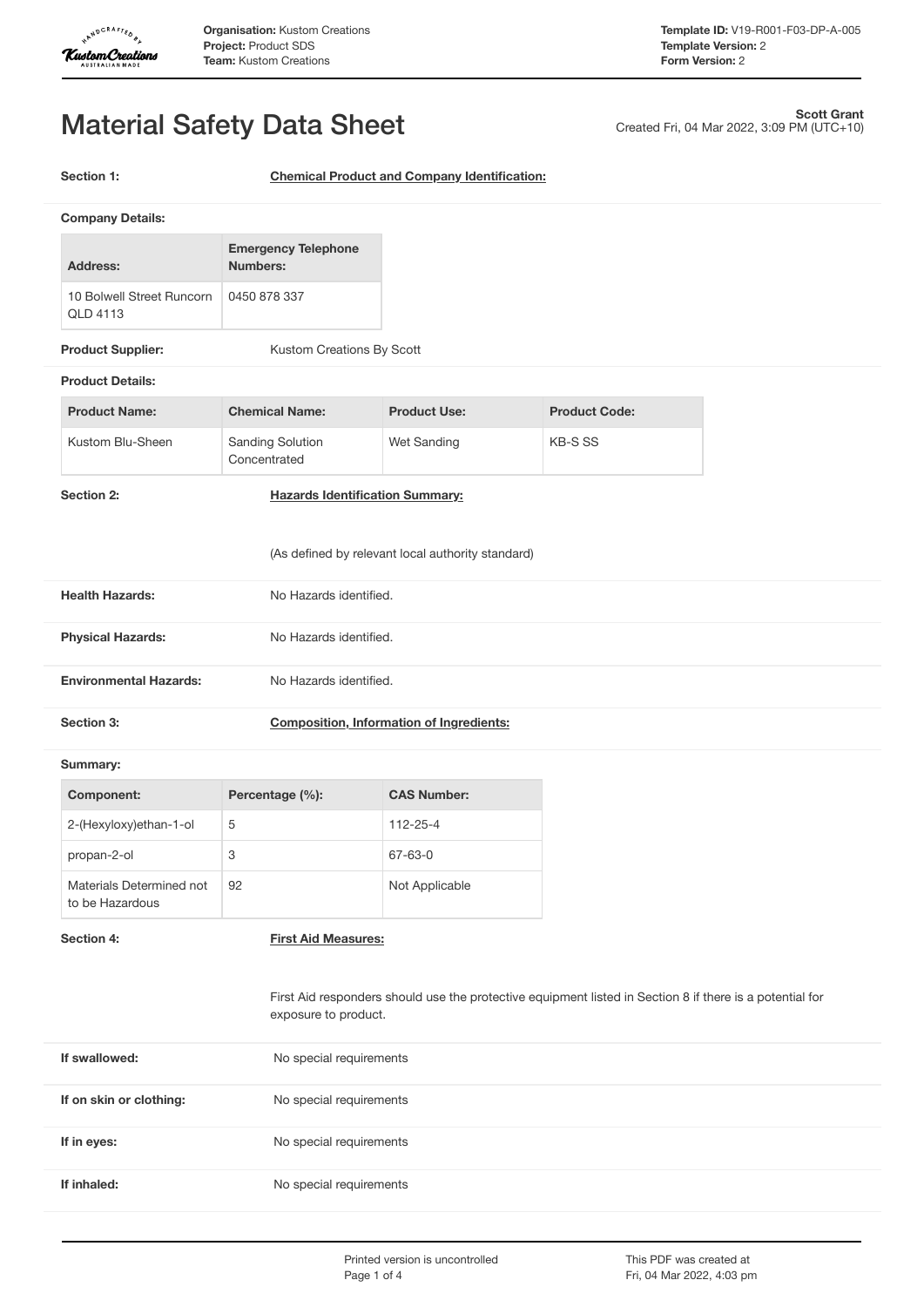| <b>APNDCRAFTED</b> |                                                   |
|--------------------|---------------------------------------------------|
|                    | <b>Kustom Creations</b><br><b>AUSTRALIAN MADE</b> |

**Notes to doctor/physician:** Not Applicable

| Notes to doctor/physician:                    | <b>NOT Applicable</b>               |                                                                        |  |
|-----------------------------------------------|-------------------------------------|------------------------------------------------------------------------|--|
| Section 5:                                    |                                     | <b>Fire Fighting Measures:</b>                                         |  |
| <b>National Fire Protection Rating (NFPA)</b> |                                     |                                                                        |  |
| Health:                                       | <b>Flammability:</b>                | <b>Reactivity:</b>                                                     |  |
| Legend:                                       |                                     | 4 = Severe $ 3$ = Serious $ 2$ = Moderate $ 1$ = Slight $ 0$ = Minimal |  |
| Flashpoint:                                   | Not Applicable                      |                                                                        |  |
| <b>Extinguishing Media:</b>                   | Not Applicable                      |                                                                        |  |
| Fire and explosion hazard:                    | Not Applicable                      |                                                                        |  |
| Fire fighting instructions and<br>equipment:  | Not Applicable                      |                                                                        |  |
| Section 6:                                    | <b>Accidental Release Measures:</b> |                                                                        |  |
| In case of spills or leaks:                   | Clean up spill immediate            |                                                                        |  |
| Small spill:                                  | Clean up spill immediate            |                                                                        |  |
| Large spill:                                  | Clean up spill immediate            |                                                                        |  |
| Section 7:                                    | <b>Handling and Storage:</b>        |                                                                        |  |
| Handling:                                     | Avoid contact with eyes             |                                                                        |  |
| Handling:                                     |                                     | KEEP OUT OF REACH OF CHILDREN AND PETS.                                |  |
| Section 8:                                    |                                     | <b>Exposure Controls, Personal Protection:</b>                         |  |
| <b>Exposure limits:</b>                       | Not Applicable                      |                                                                        |  |

| <b>Exposure limits:</b>                  | Not Applicable          |
|------------------------------------------|-------------------------|
| <b>Engineering controls:</b>             | Not Applicable          |
| <b>Personal protective</b><br>equipment: | Not Applicable          |
| User safety<br>recommendations:          | Avoid contact with eyes |

**Section 9: Physical and Chemical Properties:**

# **Summary:**

| <b>Property:</b>      | Details:        |
|-----------------------|-----------------|
| Appearance:           | Liquid          |
| Odor:                 | low odor        |
| pH:                   | 8               |
| <b>Melting Point:</b> | ∩°C             |
| <b>Boiling Point:</b> | $100^{\circ}$ C |
| Flash Point:          | Not Applicable  |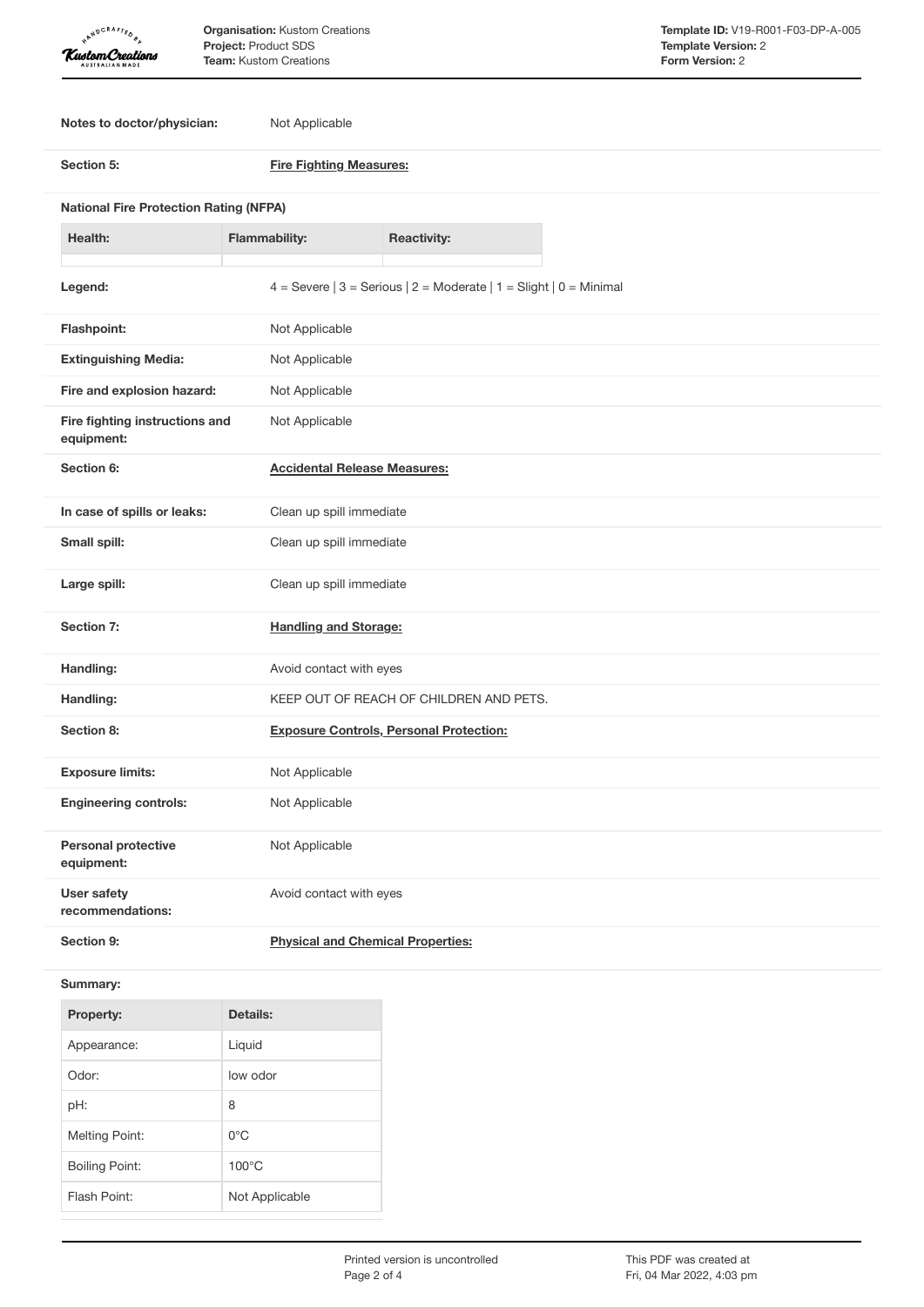

| <b>Property:</b>              | Details:            |
|-------------------------------|---------------------|
| <b>Evaporation Rate:</b>      | Not Applicable      |
| Flammability:                 | Is not combustible  |
| Flammability Limits:          | Not Applicable      |
| Vapor Pressure:               | Not Applicable      |
| Vapor Density:                | Not Applicable      |
| Density:                      | 1.15                |
| Solubility:                   | Soluble in water    |
| Partition Coefficient:        | Not Applicable      |
| Auto-Ignition Temperature:    | Does not ignite     |
| Decomposition<br>Temperature: | Not Applicable      |
| Viscosity:                    | Relative to density |

**Section 10: Stability and Reactivity:**

| <b>Product Reactivity:</b>                  | Not Applicable                                         |
|---------------------------------------------|--------------------------------------------------------|
| <b>Chemical Stability:</b>                  | No decomposition if stored normally                    |
| <b>Hazardous Polymerisation:</b>            | Not Applicable                                         |
| <b>Conditions to Avoid:</b>                 | Not Applicable                                         |
| <b>Incompatible Materials:</b>              | Do not mix with bleach or any other household cleaners |
| <b>Hazardous Decomposition</b><br>Products: | Not Applicable                                         |
| Section 11:                                 | <b>Toxicological Information:</b>                      |

## **Acute Toxicity:**

| Column1                    | Column <sub>2</sub> |
|----------------------------|---------------------|
| Oral $LD_{50}$ (rat)       | $> 15,000$ mg/kg    |
| Dermal $LD_{50}$ (rat)     | > 15.000 ma/ka      |
| Inhalation $LC_{50}$ (rat) | $15.3 \text{ mg/L}$ |
| Eye Irritation (rabbit)    | Not Applicable      |
| Skin Irritation (rabbit)   | Not Applicable      |
| Sensitization (guinea pig) | Not Applicable      |

# **Carcinogen Status:**

| Column1 | Column <sub>2</sub> |
|---------|---------------------|
| OSHA:   | Not Applicable      |
| NTP:    | Not Applicable      |
| IARC:   | Not Applicable      |

Tetratogenicity: Not Applicable